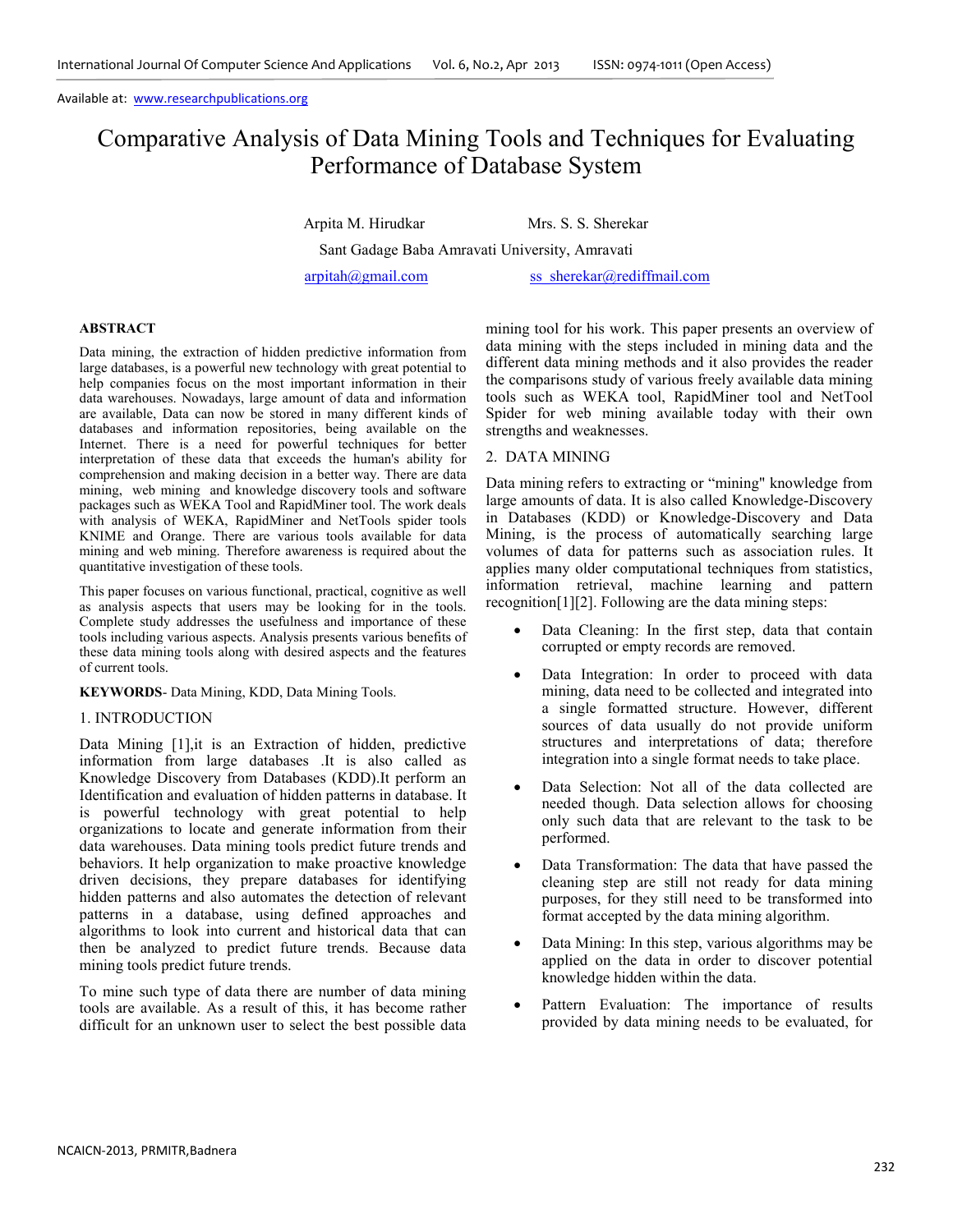not all of the findings may be of interest to the inquiry. Redundant patterns are therefore removed.

• Knowledge Presentation: Results that appear to be the most important undergo transformation and visualization in order to be presented in the most understandable form [1][3].

# **2.1 Data Mining Methods**

- Classification: Supervised Learning. The classes are known
- Clustering: Unsupervised Learning. The classes are unknown
- Association Rule Mining: Identifying the hidden, previously unknown relation between the entities.
- Temporal mining: Use with temporal data, modeling temporal events, time series, pattern detection, sequences and temporal association rules are some tasks.
- Time Series Analysis: Describe the trend, nature and behavior of time series data. Predict the future trend and behavior of the data.
- Web Mining: Mining web data; Web content mining, Web structure mining and Web usage mining.
- Spatial Mining: Use with GIS for mining knowledge from spatial database. Spatial classification and clustering and rule generation are some task under this mining  $[4]$ [5].

## 3. DATA MINING TOOLS

Here in this section the open source data mining tools are mentioned

# **3.1 WEKA tool**

WEKA is **W**aikato **E**nvironment for **K**nowledge **A**nalysis, data mining/machine learning tool developed by Department of Computer Science, University of Waikato, New Zealand[6].

It is a collection of open source of many data mining and machine learning algorithms, including pre-processing on data, Classification and regression, clustering, association rule extraction, feature selection. It supports .arff (attribute relation file format) file format

#### **3.2 RapidMiner tool**

RapidMiner [7] provides data mining and machine learning procedures including: data loading and transformation (Extract, transform, load, a.k.a. ETL), data preprocessing and visualization, modelling, evaluation, and deployment. RapidMiner is written in the Java programming language. It uses learning schemes and attributes evaluators

NCAICN-2013, PRMITR,Badnera

from the Weka machine learning environment and statistical modelling schemes from R-Project.

## **3.3 KNIME**

 KNIME, the Konstanz Information Miner, is an open source data analytics, reporting and integration platform. KNIME integrates various components for machine learning and data mining through its modular data pipelining concept. A graphical user interface allows assembly of nodes for data preprocessing (ETL: Extraction, Transformation, Loading), for modeling and data analysis and visualization.

## **3.4 Orange**

Orange is a component-based data mining and machine learning software suite, featuring a visual programming front-end for explorative data analysis and visualization, and Python bindings and libraries for scripting. It includes a set of components for data preprocessing, feature scoring and filtering, modeling, model evaluation, and exploration techniques. It is implemented in C++ and Python.

# **3.5 NetTools Spider - The Web Mining Spider**

A web spider[4] is a software program that searches the Internet for information. The basic process of a web spider is to download a web page and to search the web page for links to other web pages. It then repeats this behavior in all of the new pages that it found. By repeating this process a web spider can find all of the pages within a web site and all of the pages on the Internet.

## 4. PERFORMANCE ANALYSIS OF THE TOOLS

## **4.1 WEKA Tool**

WEKA is a fully functional data mining software package that provides a high level of functionality for users. WEKA supports many different standard data mining tasks such as data preprocessing, classification, clustering, regression, visualization and attribute selection.

## 4.1.1 WEKA-API

In fact, it has been noted that the API functionality of Weka provides users with the ability to achieve increased functionality because of the many freely available programming codes that are available online. Even more, the software contains the ability to perform over 100 types of data mining methods, including Bayesian methods, rulebased methods, and statistical analysis. The inclusion of so many different types of data mining methods in Weka makes the software useful for a variety of data mining methods and in a variety of industries. Users in different industries are not likely to face any inability to use a desired data mining method with Weka [9].

# 4.1.2 WEKA-Database System Support

Another strength of Weka is that the software natively supports the ability to read files from a variety of database formats [10]. For users who obtain data from the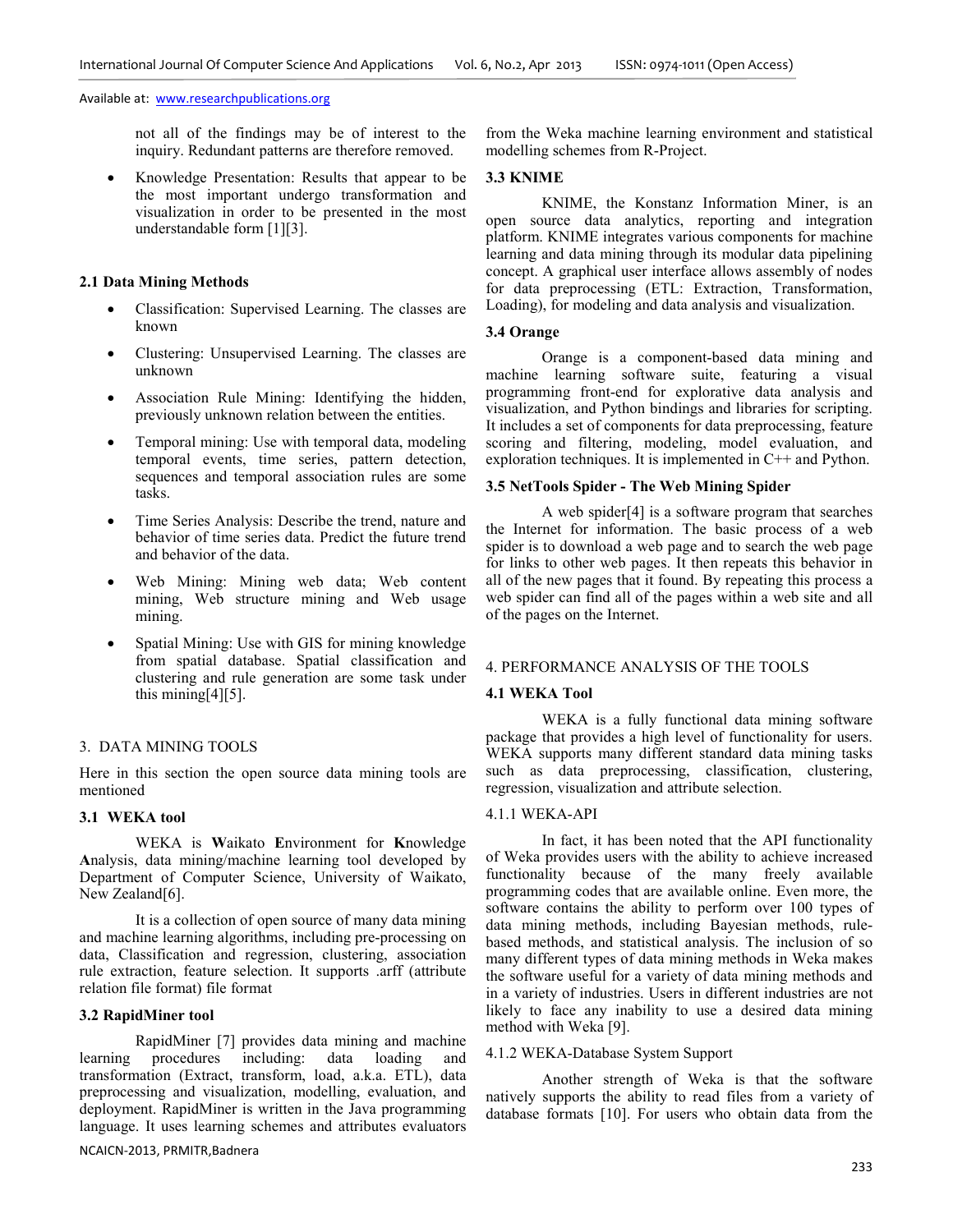internet, a specific strength of Weka is the ability to acquire data from both SQL databases and from actual webpages by entering the URL of the webpage containing the information. This makes it possible for users to easily input information into the software that might not actually be in a format that would make it easily read by other data mining packages.

## 4.1.3 WEKA-Visualization Capabilities

While Weka has strong support for the use of APIs, a variety of data mining methods, and supported database systems, one of the weaknesses of the software is its visualization support. It is important to note that the software provides visualization of data, results, and processes, but the support that is provided is somewhat limited. What is meant by this is that the visualization of data, results, and processes is not highly colorful or as detailed as other data mining software packages [11]. However, the visualization that is provided is certainly sufficient for being able to view the data on which the analyses are being performed and the results of the data analyses efforts. In addition, add-ons are available that can increase the visualization functionality of the software [10]. As a part of the visualization support in the software and the add-ons that are available,. Weka is able to interface with the R statistical package in order to not only increase its statistical analysis functions, but to also allow for increased visualization of statistical analyses and results [11].

## 4.1.4 WEKA-PMML Support

Weka has support for PMML. This allows users to import PMML files that are created in both propriety and open-source data mining and statistical software packages. However, the software does not currently have support for exporting data files in the PMML format for use in other applications. This functionality is planned for future releases of the software [9].

# 4.1.5 WEKA-Statistical Analysis Capabilities

Weka can perform just about any type of statistical analysis. In addition to performing the most basic descriptive and inferential statistical analyses, the software also allows for cluster analysis to be performed. Also, as has already been noted, Weka has the ability to interact directly with the R statistical package. This makes it possible to increase the statistical functionally of the software, as well as makes it possible for users that are more comfortable or familiar with R to use both applications to perform the full range of data analysis and data mining functions that might be required for a given project [11].

# **4.2 RapidMiner Tool**

As with the other open-source data mining software packages that have been examined thus far, RapidMiner has full API support, which makes it possible to access a wide variety of functionality and support [12].

4.2.1 RapidMiner-API

It has been noted that the API functionality within RapidMiner is quite strong, which allows users to interface with other applications and functions without the need to worry about the specific details that allows the interfacing to occur.

## 4.2.2 RapidMiner-Database System Support

In addition, RapidMiner provides support for most types of databases, which means that users can import information from a variety of database sources to be examined and analyzed within the application. As with other data mining applications, the basis for the database functions is SQL queries. However, it does seem likely that with the basis for database support being SQL queries, some limitations might exist in terms of how data can be imported into the software and how databases can be adjusted. Fortunately, RapidMiner has been created with additional functionality that allows less advanced users to be able to import databases and make changes to those databases with reduced programming and coding knowledge. Once again, however, it should be noted that even with these increased functions to make importation and management of database files easier, the software does generally require at least a medium level of knowledge about database files and about SQL querries. This means that the ability to successfully transform database files with regards to changing or deleting row and column information would require at least some small programming knowledge.

# 4.2.3 RapidMiner-Visualization

In terms of visualization support for data and analysis, RapidMiner provides a high level of visualization support. It is possible within the software to create detailed results of data analyses. In addition, the visualization of nodes and other information can be highly colorful and appealing to the eye. In this way, RapidMiner can allow users with higher level programming and coding skills to have increased output from their efforts in terms of being able to visualize the data and results. However, without at least some basic programming and coding skills, it seems unlikely that the full performance of the visualization abilities of the software could be achieved. The reason for this is that the visualization support within the software is connected to the functions that are performed[9].

# 4.2.4 RapidMiner-PMML Support

The data mining methods that are part of RapidMiner are what would be expected of this type of application. Users are able to perform clustering, regression analysis, gaussian processes, and even some more advanced processes. Achieving all of these data mining functions, however, does require a higher level of knowledge that might be required in other data mining software packages. Interestingly, with the advanced functionality of the software, PMML support is only something that has been recently added, and then through an additional extension that must be added to the basic package [12]. While the functionality is now present, it is interestingly to note that it almost seems as though this was viewed as an afterthought by the developers.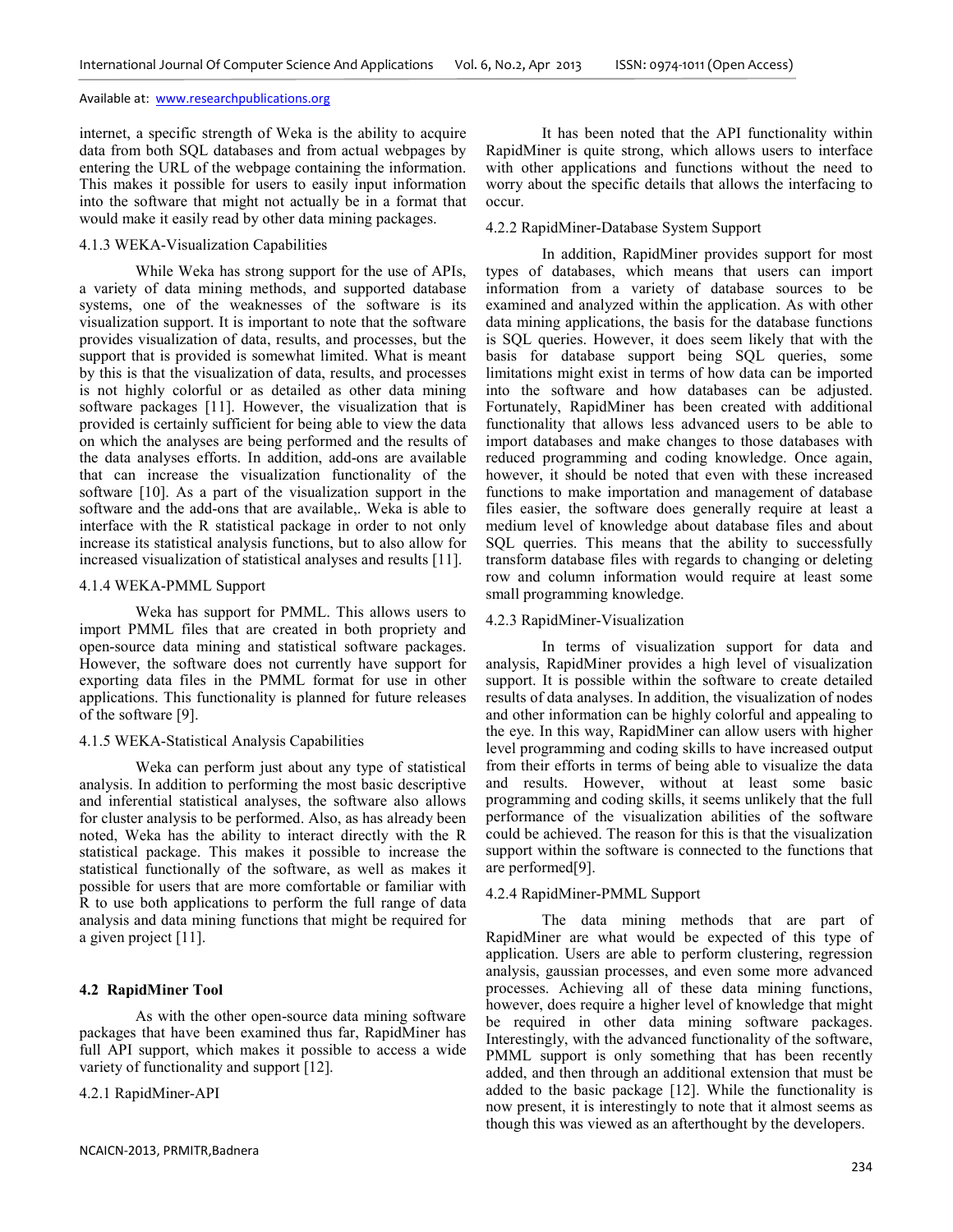#### 4.2.5 RapidMiner-Statistical Analysis Capabilities

RapidMiner does provide for a variety of statistical tests and analyses to be performed. However, as compared to other data mining packages, it does seem that the statistical functionality, much like most of the software's functionality, can truly only be accessed and fully used by those with more advanced skills. For someone who has fewer programming skills, or who wants to use software that requires the use of less programming, RapidMiner's functionality might seem difficult to access or even inaccessible[9].

# **4.3 KNIME**

The Knostanz Information Miner (KNIME) is equipped with an open API system that allows for new nodes to be added to the application in a way that makes integration not only fairly easy, but also allows for an efficient means of adding information and functionality to the application [13].

## 4.3.1 KNIME-API

The presence of the open API system does make the system more robust and useful than might otherwise be the case, because users can use it to enhance the functionality of the software either through their own programming efforts, or through the APIs that are freely available and have been written by others.

## 4.3.2 KNIME-Database System Support

KNIME also has a unique database port system that allows users to establish database connections with nearly any database that is JDBC compliant. While the ability to acquire data from a large number of different types of databases is actually not unique to KNIME or most data mining software packages, what is unique is that the database port functionality allows databases to be manipulated without the need to change SQL code. Instead, users can use the ports to acquire database rows and columns. Then, the software provides filter functionality in which users can filter or delete entire rows and columns in a database through the graphical user interface [13]. For users who are not familiar with SQL statements, or who simply want to avoid the need to edit SQL statements, KNIME provides for the ability to import and filter databases entirely through the graphical user interface.

## 4.3.3 KNIME-PMML Support

In terms of the data mining methods that are available in KNIME, most of the standard methods are included. Users are able to perform clustering, rule induction, regressions, and bayes networks [13]. In addition, nearly all of the data mining algorithms that are included in KNIME support PMML. This means that users can perform most types of data mining methods and then export the models and results to other propriety and open source applications that utilize the PMML format. It is also worth noting that just like the database port functionality, the PMML functionality within KNIME makes it possible for users to clean up PMML

files without the need for any coding to occur. Instead, users can transform PMML files within the graphical user interface and then use the files, or export them to other software packages [9].

# 4.3.4 KNIME-Visualization

As with the other functions that have already been discussed, the visualization of data, results, and processes in KNIME is intended to be simple for users. The primary workspace in the application, known as the Workbench, allows users to drag and drop different functions or processes so that they can be connected to other nodes. Additional functionality can be added to KNIME that makes it possible to increase its visualization abilities. For example, by integrating with R statistical software package or JfreeChart, it is possible to improve the visualization of statistical functions and results. Furthermore, it is possible to implement additional functionality for chemistry data so that the software is able to visualize molecular data types and the various properties of molecular structures [14].

#### 4.3.5 KNIME-Statistical Analysis Capabilities

KNIME provides support for a large variety of statistical analysis of data. Statistical functions from basic descriptive statistics to more advanced linear models and data clustering and data trees can be performed. In addition, the ability to interface with the R statistical software package means that the statistical functionality of KNIME is greatly increased as even more advanced statistical functions can be performed. The overall result is that KNIME can be used for basic functions, which in many respects are much more than just basic within the software, or it can be integrated with other open-source and proprietary software to increase its functionality and performance [9].

#### **4.4 Orange**

Orange is very similar to the other data mining software packages that have been examined, in terms of the functions that can be performed. The dramatic difference, however, is that in order to achieve full functionality from Orange, additional add-ons, known as widgets, generally have to be obtained and added to the program. The reason for this is that Orange is actually a library of objects and routines written in C++. The basic program has the essential functionality of the processes and functions that the software is intended to perform. This is not to say that the software cannot perform advanced features. However, in order to perform advanced features, the full range of libraries and routines must be obtained [17].

#### 4.4.1 Orange-API

More specifically, in order to have API functionality, additional libraries and routines must be downloaded and added to the software [17]. While this might not seem to be a major issue for advanced users, it could be an obstacle for novices as they might expect the software to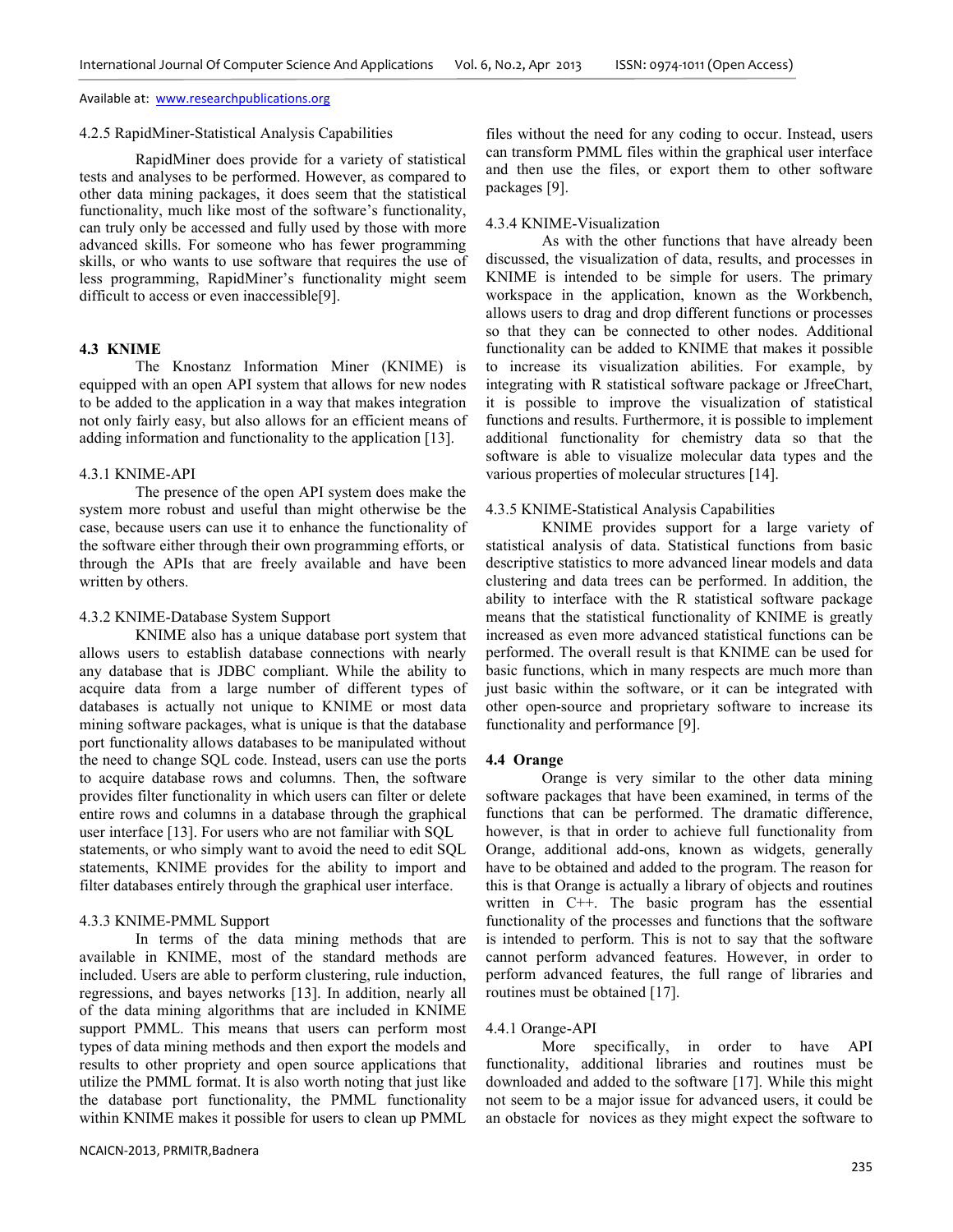be fully functional when it is downloaded. Even more, because of the fact that other data mining software packages have built-in API support, it might just be assumed that Orange would also have this functionality.

## 4.4.2 Orange-Database System and PMML Support

At the same time, it seems as though the support for other database systems may be limited. The reason for this is that PMML support within the software is very limited, and only available by adding additional routines and libraries to the basic software package. While the interoperability with other database formats and other database software is automatic for other data mining packages, the interoperability in Orange is manually guided. Users must be able to perform the import functions on their own with little actual assistance from the software. Along with the lack of direct PMML support, Orange also has little built-in support for other database systems. Through the basic program, the only database support is for SQL. Users must be able to understand and work with SQL documents and statements in order to import database files. Any database files in other formats are much more difficult to import into the system, if some of them can be imported at all. Once again, this demonstrates the lower level of ease of use and functionality of Orange as compared to the other data mining software packages that have been examined. For users who want to be able to easily import and work with database files in a variety of formats, Orange will likely show its functional limitations. It should be noted, however, that Orange does provide support for most data mining methods. The software has the ability to perform Bayes, decision trees, and other types of data mining methods. Once again, however, the issue is not so much the functionality that is supported, but the ease of use for the user [9].

## 4.4.3 Orange-Visualization

The visualization support within Orange is somewhat limited. While visualization is certainly available, and users are able to visualize data, processes, and results, the visualization is not as appealing to the eye or easy to work with as other data mining packages [16]. Users of Orange will have to expect that visualizing schemas and other functions will be somewhat limited.

## 4.4.4 Orange-Statistical Analysis Capabilities

Orange does provide support for most statistical tests and analyses that users would want to perform. In fact, because of the nature of Orange with regards to be more accessible to advanced users, it is advanced users who may find the software's statistical features and functionality most impressive. The software provides support to run various types of statistical tests and analyses and create charts and graphs for the results. The key to the success of using the software's statistical functionality would rest with the user and his or her ability to understand how to input files and information, and to perform the processes required to obtain the results of various statistical functions [9].

## **4.5 NetTools Spider**

Following are the various utilities provided by NetTools Spider:

## 4.5.1 Web Site Downloader

At the core of NetTools Spider is a powerful web site downloader. It is flexible enough for the most demanding user, yet simple enough that you can download a web site with only 2 mouse clicks and a couple of key-presses. You can literally start downloading a web site in less than 30 seconds[4].

#### 4.5.2 Offline Browser

 NetTools Spider includes a built-in web browser that makes viewing downloaded web sites a snap. You can navigate through downloaded web sites much faster than possible if they were viewed online. At a glance you can see an entire web sites' structure and pick the files you want to view.

#### 4.5.3 Web Site Localizer

 NetTools Spider will convert a web site to a localized copy making it possible to copy the web site to a CD and view it with any web browser. You can share downloaded web sites with your friends, co-workers, or customers.

#### 4.5.4. Web Site Search Utility

NetTools Spider can search downloaded web sites with amazing speed. It can search entire web pages or their titles, meta tags and links.

## 4.5.5 Internet Search Utility

NetTools Spider can search the Internet for files containing keywords. You can search thousands of web sites and only download the files that contain the words you're looking for.

#### 4.5.6 Link Checker

 NetTools Spider is capable of checking all links in a web site, including links generated in dynamic content and links to external web sites. It will then give you a detailed list of where broken links are so they can easily be corrected.

#### 4.5.7 Web Mining Utility

NetTools Spider's most powerful feature is that it can be used as a real-time web mining tool. With the use of simple scripts, NetTools Spider can easily extract pieces of information from a web site and store that information in a database or text file. These scripts can be written in either VBScript or JavaScript and are simple enough for most web developers to use. With its web mining features, the possible uses for NetTools Spider are almost endless.